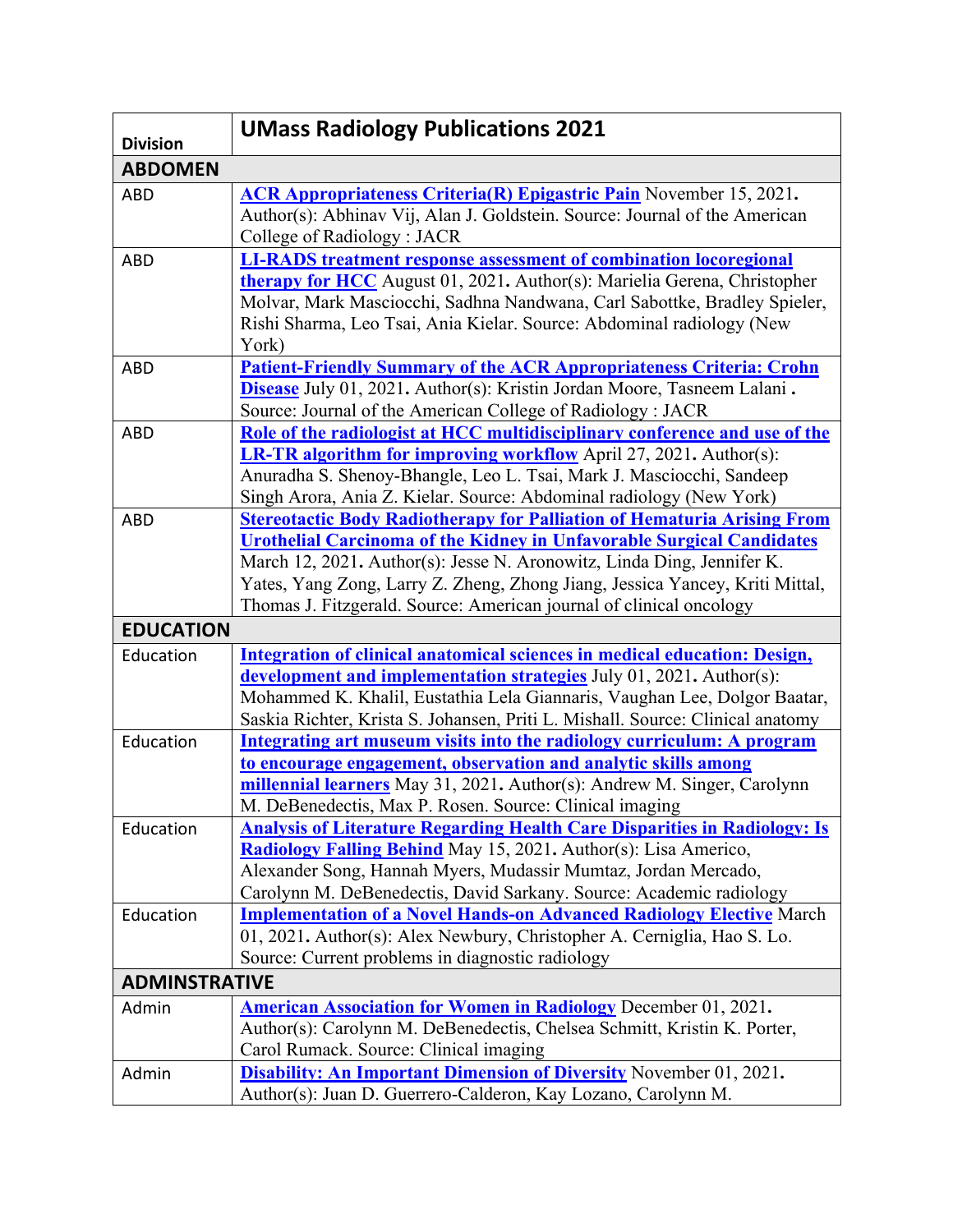|                | DeBenedectis, LeAnn Shannon, Chitra Viswanathan, Nolan J. Kagetsu.                                                                                  |
|----------------|-----------------------------------------------------------------------------------------------------------------------------------------------------|
|                | Source: Journal of the American College of Radiology : JACR                                                                                         |
| Admin          | <b>Family and Medical Leave for Diagnostic Radiology, Interventional</b>                                                                            |
|                | <b>Radiology, and Radiation Oncology Residents in the United States: A</b>                                                                          |
|                | Policy Opportunity July 01, 2021. Author(s): Kirti Magudia, Carolynn M.                                                                             |
|                | DeBenedectis. Source: Radiology                                                                                                                     |
| Admin          | <b>Addressing the ACGME Mandate for Healthcare Disparities Education in</b>                                                                         |
|                | <b>Residency Programs: A Needs Assessment</b> July 01, 2021. Author(s):                                                                             |
|                | Alexander Song, Lisa Americo, Hannah Myers, Carolynn M. DeBenedectis,                                                                               |
|                | Priscilla J. Slanetz, David Sarkany. Source: Academic radiology                                                                                     |
| Admin          | <b>Ensuring a Smooth Transition for Trainees Returning from Parental</b>                                                                            |
|                | <b>Leave - A Guide for Program Directors</b> June 06, 2021. Author(s): Carolynn                                                                     |
|                | M. DeBenedectis, Ann K. Jay, Sheryl G. Jordan, Courtney P. Raybon, Jessica                                                                          |
|                | B. Robbins, Lori A. Deitte. Source: Academic radiology                                                                                              |
| Admin          | <b>Mitigating Unconscious Bias in Recruitment and Hiring June 01, 2021.</b>                                                                         |
|                | Author(s): Nikita Consul, Richard Strax, Carolynn M. DeBenedectis, Nolan J.                                                                         |
|                | Kagetsu. Source: Journal of the American College of Radiology : JACR                                                                                |
| Admin          | <b>Determinants of Burnout and Well-Being in Women, Gender-Diverse</b>                                                                              |
|                | <b>Radiologists, and Radiologists of Other Underrepresented Minorities</b> May                                                                      |
|                | 01, 2021. Author(s): Carolynn M. DeBenedectis. Source: Journal of the                                                                               |
|                | American College of Radiology: JACR                                                                                                                 |
| Admin          | In Seas of Change, a Call to Action: 2021 American Board of Medical                                                                                 |
|                | <b>Specialties Policy on Parental, Caregiver, and Medical Leave During</b>                                                                          |
|                | <b>Training</b> March 31, 2021. Author(s): Courtney P. Raybon, Sheryl G. Jordan,                                                                    |
|                | Lori A. Deitte, Carolynn M. DeBenedectis, Ann K. Jay, Jessica B. Robbins.                                                                           |
|                | Source: Academic radiology                                                                                                                          |
| Admin          | <b>COVID-19 Vaccination-Related Uptake on FDG PET/CT: An Emerging</b>                                                                               |
|                | <b>Dilemma and Suggestions for Management</b> March 01, 2021. Author(s):                                                                            |
|                | Lacey J. McIntosh, Alexander A. Bankier, Gopal R. Vijayaraghavan, Robert                                                                            |
|                | Licho, Max P. Rosen. Source: AJR. American journal of roentgenology                                                                                 |
| Admin          | <b>Building a Learning Community for Radiology Quality and Safety in</b>                                                                            |
|                | <b>Massachusetts: Confronting Challenges and Creating Opportunities</b><br>March 01, 2021. Author(s): Jennifer C. Broder, Steven J. Baccei. Source: |
|                | Journal of the American College of Radiology : JACR                                                                                                 |
|                | <b>Enabling Your Radiology Business to Thrive Strategic Lessons Learned</b>                                                                         |
| Admin          | During the Initial and Subsequent Surges of the Covid-19 Pandemic                                                                                   |
|                | January 13, 2021. Author(s): Jonathan B. Kruskal, Max P. Rosen, Amy K.                                                                              |
|                | Hara, Cheri Canon, Christoph Wald. Source: Academic radiology                                                                                       |
| Admin          | <b>Representation of Women in Diagnostic Radiology Residency Programs:</b>                                                                          |
|                | <b>Does National Institutes of Health Program Ranking Matter?</b> January 01,                                                                       |
|                | 2021. Author(s): Grace Wang, Molly Huggett, Bruce A. Barton, Lucy B.                                                                                |
|                | Spalluto, Carolynn M. DeBenedectis. Source: Journal of the American College                                                                         |
|                | of Radiology: JACR                                                                                                                                  |
| <b>ANATOMY</b> |                                                                                                                                                     |
| Anat           | A case of distal limb arterial tortuosity and dilation: observations and                                                                            |
|                | potential clinical significance June 01, 2021. Author(s): Yasmin Carter,                                                                            |
|                |                                                                                                                                                     |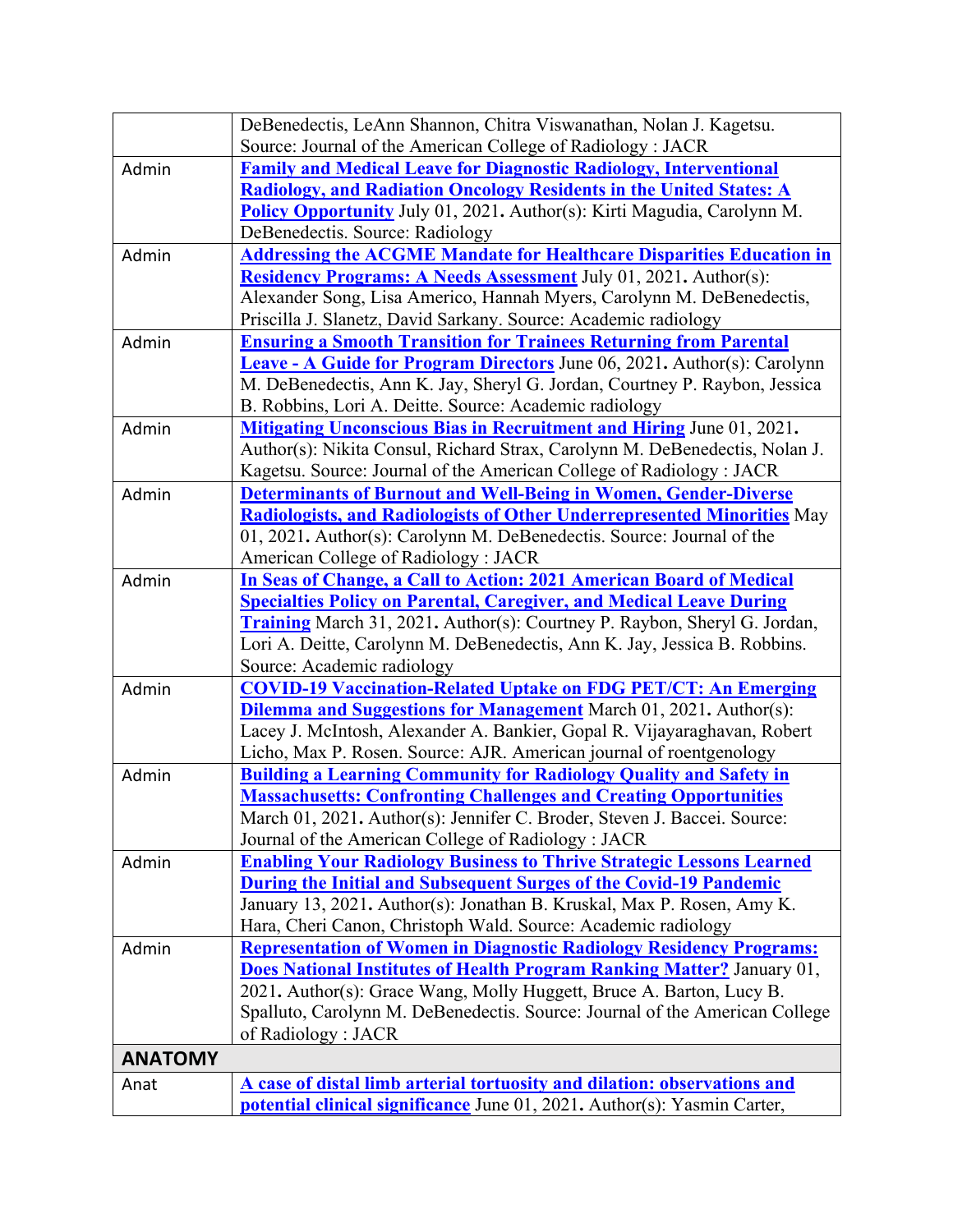|            | Desmond J. Bennett, Vadim Molla, Alexandra E. Wink, Amanda J. Collins,                                                                                                                                                                                                                                                                                                                                                                                                                                     |
|------------|------------------------------------------------------------------------------------------------------------------------------------------------------------------------------------------------------------------------------------------------------------------------------------------------------------------------------------------------------------------------------------------------------------------------------------------------------------------------------------------------------------|
|            | Eustathia Lela Giannaris. Source: Folia morphologica                                                                                                                                                                                                                                                                                                                                                                                                                                                       |
|            | <b>ARTIFICIAL INTELLIGENCE</b>                                                                                                                                                                                                                                                                                                                                                                                                                                                                             |
| AI         | <b>Artificial intelligence in medical ultrasonography: driving on an unpaved</b><br>road July 01, 2021. Author(s): Young H. Kim. Source: Ultrasonography<br>(Seoul, Korea);                                                                                                                                                                                                                                                                                                                                |
| AI         | <b>Deep Learning-Based Quantification of Visceral Fat Volumes Predicts</b><br><b>Posttransplant Diabetes Mellitus in Kidney Transplant Recipients</b> May 25,<br>2021. Author(s): Ji Eun Kim, Sang Joon Park, Yong Chul Kim, Sang-Il Min,<br>Jongwon Ha, Yon Su Kim, Soon Ho Yoon, Seung Seok Han                                                                                                                                                                                                          |
| AI         | <b>Review of Artificial Intelligence Training Tools and Courses for</b><br>Radiologists March 10, 2021. Author(s): Michael L. Richardson, Hao S. Lo.<br>Source: Academic radiology                                                                                                                                                                                                                                                                                                                         |
|            | <b>BIOMEDICAL IMAGING AND BIOENGINEERING</b>                                                                                                                                                                                                                                                                                                                                                                                                                                                               |
| <b>BIB</b> | <b>Suppression of mutant C9orf72 expression by a potent mixed backbone</b><br>antisense oligonucleotide December 23, 2021. Author(s): Helene Tran,<br>Michael P. Moazami, Huiya Yang, Diane Mckenna-Yasek, Catherine<br>Douthwright, Courtney Pinto, Jake P. Metterville, Minwook Shin, Nitasha<br>Sanil, Craig Dooley, Ajit S. Puri, Alexandra Weiss, Nicholas Wightman,<br>Heather L. Gray-Edwards, Miklos G. Marosfoi, Robert M. King, Jonathan K.<br>Watts, Robert H. Brown Jr Source: Nature medicine |
| <b>BIB</b> | <b>Comparative route of administration studies using therapeutic siRNAs</b>                                                                                                                                                                                                                                                                                                                                                                                                                                |
|            | show widespread gene modulation in Dorset sheep December 22, 2021.<br>Author(s): Chantal M. Ferguson, Bruno M. D. C. Godinho, Julia F. Alterman,<br>Andrew H. Coles, Matthew R. Hassler, Dimas Echeverria, James W. Gilbert,<br>Emily G. Knox, Jillian Caiazzi, Reka A. Haraszti, Robert M. King, Toloo<br>Taghian, Ajit S. Puri, Richard P. Moser, Matthew J. Gounis, Neil Aronin,<br>Heather L. Gray-Edwards, Anastasia Khvorova .Source: JCI insight;<br>Copyright: © 2021                              |
| <b>BIB</b> | Data-driven respiratory signal estimation from temporally finely sampled<br>projection data in conventional cardiac perfusion SPECT imaging<br>December 13, 2021. Author(s): P. Hendrik Pretorius, Michael A. King.<br>Source: Medical physics                                                                                                                                                                                                                                                             |
| <b>BIB</b> | <b>Improved Performance of a Multipinhole SPECT for DAT Imaging by</b><br><b>Increasing Number of Pinholes at the Expense of Increased Multiplexing</b><br>November 01, 2021. Author(s): Arda Konik, Navid Zeraatkar, Kesava S.<br>Kalluri, Benjamin Auer, Timothy J. Fromme, Yulun He, Micaehla May, Lars<br>R. Furenlid, Phillip H. Kuo, Michael A. King. Source: IEEE transactions on<br>radiation and plasma medical sciences                                                                          |
| <b>BIB</b> | A clinical perspective on endovascular stroke treatment biomechanics<br>October 11, 2021. Author(s): Johanna M. Ospel, Aad van der Lugt, Matthew J.<br>Gounis, Mayank Goyal, Charles B. L. M. Majoie. Source: Journal of<br>biomechanics                                                                                                                                                                                                                                                                   |
| BIB        | <b>Cerebral SPECT imaging with different acquisition schemes using</b><br>varying levels of multiplexing versus sensitivity in an adaptive multi-<br><b>pinhole brain-dedicated scanner</b> September 22, 2021. Author(s): Navid                                                                                                                                                                                                                                                                           |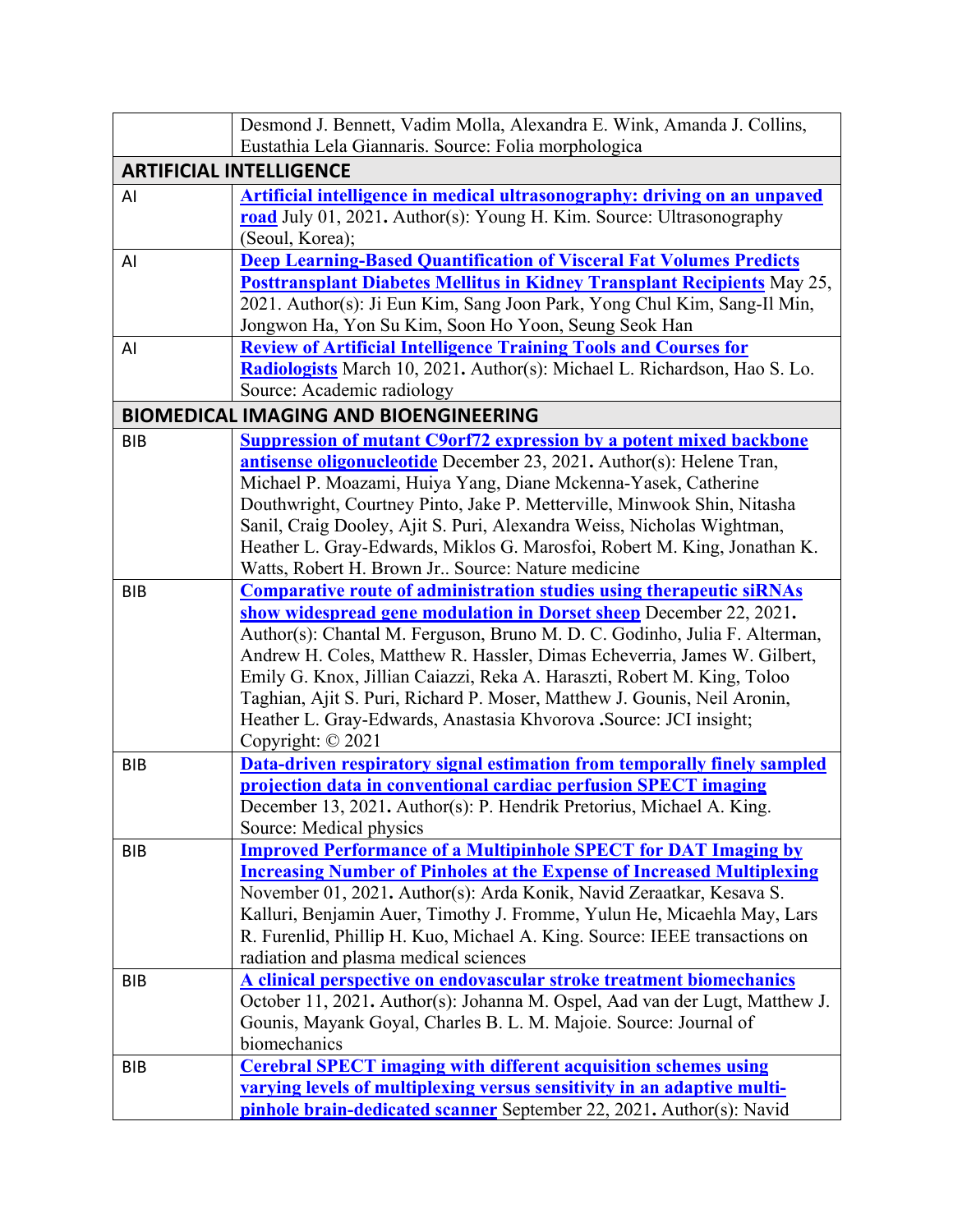|            | Zeraatkar, Kesava S. Kalluri, Benjamin Auer, Micaehla May, R. Garrett                     |
|------------|-------------------------------------------------------------------------------------------|
|            | Richards, Lars R. Furenlid, Phillip H. Kuo, Michael A. King. Source:                      |
|            | Biomedical physics and engineering express                                                |
| <b>BIB</b> | <b>Real-time MR tracking of AAV gene therapy with betagal-responsive MR</b>               |
|            | probe in a murine model of GM1-gangliosidosis August 26, 2021.                            |
|            | Author(s): Toloo Taghian, Ana Rita Batista, Paola Rodriguez, Katerina Mesa,               |
|            | Shaokuan Zheng, Robert M. King, Matthew J. Gounis, Sophia H. Todeasa,                     |
|            | Miguel Sena-Esteves, Thomas J. Meade, Heather L. Gray-Edwards . Source:                   |
|            | Molecular therapy. Methods and clinical development                                       |
| <b>BIB</b> | <b>Improving detection accuracy of perfusion defect in standard dose</b>                  |
|            | <b>SPECT-myocardial perfusion imaging by deep-learning denoising</b> July 19,             |
|            | 2021. Author(s): Junchi Liu, Yongyi Yang, Miles N. Wernick, P. Hendrik                    |
|            | Pretorius, Piotr J. Slomka, Michael A. King . Source: Journal of nuclear                  |
|            | cardiology                                                                                |
| <b>BIB</b> | <b>Multimodal Bone Metastasis-associated Epidermal Growth Factor</b>                      |
|            | <b>Receptor Imaging in an Orthotopic Rat Model July 01, 2021.</b> Author(s):              |
|            | Tobias Bauerle, Suresh Gupta, Shaokuan Zheng, Lisa Seyler, Anita M.                       |
|            | Leporati, Miklos G. Marosfoi, Simone Maschauer, Olaf Prante, Peter Caravan,               |
|            | Alexei A. Bogdanov Jr. Source: Radiology. Imaging cancer                                  |
| <b>BIB</b> | <b>Comprehensive Assessment of Fine-Grained Wound Images Using a</b>                      |
|            | <b>Patch-Based CNN With Context-Preserving Attention</b> June 24, 2021.                   |
|            | Author(s): Ziyang Liu, Emmanuel Agu, Peder Pedersen, Clifford Lindsay,                    |
|            | Bengisu Tulu, Diane Strong. Source: IEEE open journal of engineering in                   |
|            | medicine and biology<br>Per pass analysis of thrombus composition retrieved by mechanical |
| <b>BIB</b> | <b>thrombectomy</b> April 07, 2021. Author(s): Mehdi Abbasi, Matthew J. Gounis.           |
|            | Source: Interventional neuroradiology : journal of peritherapeutic                        |
|            | neuroradiology, surgical procedures and related neurosciences                             |
| <b>BIB</b> | A novel deep-learning-based approach for automatic reorientation of 3D                    |
|            | cardiac SPECT images April 02, 2021. Author(s): Duo Zhang, P. Hendrik                     |
|            | Pretorius, Kaixian Lin, Weibing Miao, Jingsong Li, Michael A. King, Wentao                |
|            | Zhu. Source: European journal of nuclear medicine and molecular imaging                   |
| BIB        | Modelling the impact of clot fragmentation on the microcirculation after                  |
|            | <b>thrombectomy</b> March 12, 2021. Author(s): Wahbi K. El-Bouri, Andrew                  |
|            | MacGowan, Tamas I. Jozsa, Matthew J. Gounis, Stephen J. Payne. Source:                    |
|            | PLoS computational biology                                                                |
| <b>BIB</b> | <b>Preventing Inadvertent Foreign Body Injection in Angiography</b> March 09,             |
|            | 2021. Author(s): Omid Nikoubashman, Afif Kraitem, Rose Arslanian,                         |
|            | Matthew J. Gounis, Thorsten Sichtermann, Martin Wiesmann. Source:                         |
|            | Radiology                                                                                 |
| BIB        | <b>Quantifying and Mitigating Motor Phenotypes Induced by Antisense</b>                   |
|            | <b>Oligonucleotides in the Central Nervous System [preprint]</b> February 15,             |
|            | 2021. Author(s): Michael P. Moazami, Julia M. Rembetsy-Brown, Feng                        |
|            | Wang, Pranathi Meda Krishnamurthy, Alexandra Weiss, Miklos G. Marosfoi,                   |
|            | Robert M. King, Mona Motwani, Heather L. Gray-Edwards, Katherine A.                       |
|            | Fitzgerald, Robert H. Brown Jr., Jonathan K. Watts. Source: bioRxiv                       |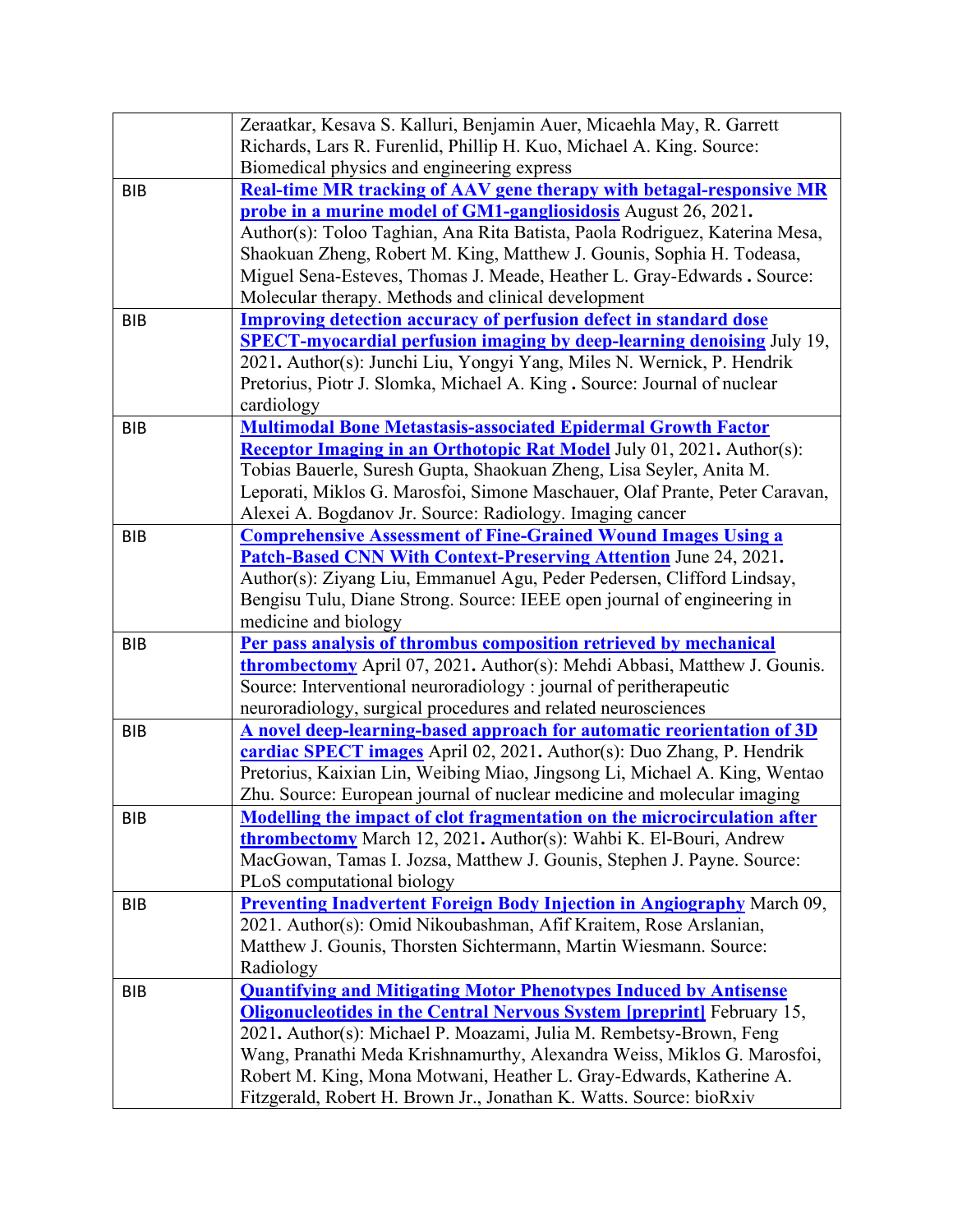| <b>BIB</b>                                                                                                                                          |  |
|-----------------------------------------------------------------------------------------------------------------------------------------------------|--|
| <b>Deletions in CWH43 cause idiopathic normal pressure hydrocephalus</b><br>January 18, 2021. Author(s): Hong Wei Yang, Dejun Yang, Huijun Dai, Yan |  |
| Zhang, Sijun Zhao, Shuo Zhang, Yan Ma, George Wang, Shaokuan Zheng,                                                                                 |  |
| Rona S. Carroll, Mark D. Johnson. Source: EMBO molecular medicine                                                                                   |  |
| <b>BREAST IMAGING</b>                                                                                                                               |  |
| <b>Ultrasound Imaging Morphology is Associated with Biological Behavior</b><br><b>Breast</b>                                                        |  |
| in Invasive Ductal Carcinoma of the Breast September 02, 2021. Author(s):                                                                           |  |
| Gopal Vijayaraghavan, Matthew Kona, Abiramy Maheswaran, Dina Kandil,                                                                                |  |
| Madhavi Toke, Srinivasan Vedantham. Source: Journal of clinical imaging                                                                             |  |
| science                                                                                                                                             |  |
| A single-institution analysis of reflector-guided localization using SAVI<br><b>Breast</b>                                                          |  |
| <b>SCOUT(R)</b> in nonpalpable breast carcinoma compared to traditional wire                                                                        |  |
| localization September 01, 2021. Author(s): Nicholas Bercovici, Vladislav                                                                           |  |
| Makarenko, Gopal Vijayaraghavan, Anne C. Larkin, Jennifer Clark, Dina                                                                               |  |
| Kandil. Source: The breast journal                                                                                                                  |  |
| Robust breast cancer detection in mammography and digital breast<br><b>Breast</b>                                                                   |  |
| tomosynthesis using an annotation-efficient deep learning approach                                                                                  |  |
| February 01, 2021. Author(s): William Lotter, Abdul Rahman Diab, Bryan                                                                              |  |
| Haslam, Jiye G. Kim, Giorgia Grisot, Eric Wu, Kevin Wu, Jorge Onieva                                                                                |  |
| Onieva, Yun Boyer, Jerrold L. Boxerman, Meiyun Wang, Mack Bandler,                                                                                  |  |
| Gopal Vijayaraghavan, A. Gregory Sorensen. Source: Nature medicine                                                                                  |  |
| <b>CELL BIOLOGY AND IMAGING</b>                                                                                                                     |  |
| <b>Structural basis of the super- and hyper-relaxed states of myosin II</b><br><b>CBI</b>                                                           |  |
| December 10, 202. Author(s): Roger W. Craig, Raul A. Padron. Source: The                                                                            |  |
| Journal of general physiology                                                                                                                       |  |
| <b>Structural organization of the C1b projection within the ciliary central</b><br><b>CBI</b>                                                       |  |
| apparatus November 01, 2021. Author(s): Kai Cai, Yanhe Zhao, Lei Zhao,                                                                              |  |
| Nhan Phan, Yuqing Hou, Xi Cheng, George B. Witman, Daniela Nicastro.                                                                                |  |
| Source: Journal of cell science                                                                                                                     |  |
| <b>Chlamydomonas FAP70 is a component of the previously uncharacterized</b><br><b>CBI</b>                                                           |  |
|                                                                                                                                                     |  |
| ciliary central apparatus projection $C2a$ June 28, 2021. Author(s): Yuqing                                                                         |  |
| Hou, Lei Zhao, Tomohiro Kubo, Xi Cheng, Nathan A. McNeill, Toshiyuki                                                                                |  |
| Oda, George B. Witman. Source: Journal of cell science                                                                                              |  |
| <b>Fast skeletal myosin-binding protein-C regulates fast skeletal muscle</b><br><b>CBI</b>                                                          |  |
| contraction April 27, 2021. Author(s): Taejeong Song, James W. McNamara,                                                                            |  |
| Weikang Ma, Maicon Landim-Vieira, Kyounghwan Lee, Lisa A. Martin,                                                                                   |  |
| Judith A. Heiny, John N. Lorenz, Roger W. Craig, Jose Renato Pinto, Thomas                                                                          |  |
| Irving, Sakthivel Sadayappan. Source: Proceedings of the National Academy                                                                           |  |
| of Sciences of the United States of America                                                                                                         |  |
| Amino terminus of cardiac myosin binding protein-C regulates cardiac<br><b>CBI</b>                                                                  |  |
| contractility March 26, 2021. Author(s): Thomas L. Lynch 4th, Kyounghwan                                                                            |  |
| Lee, Roger W. Craig, Sakthivel Sadayappan. Source: Journal of molecular and                                                                         |  |
| cellular cardiology<br>Relaxed tarantula skeletal muscle has two ATP energy-saving<br><b>CBI</b>                                                    |  |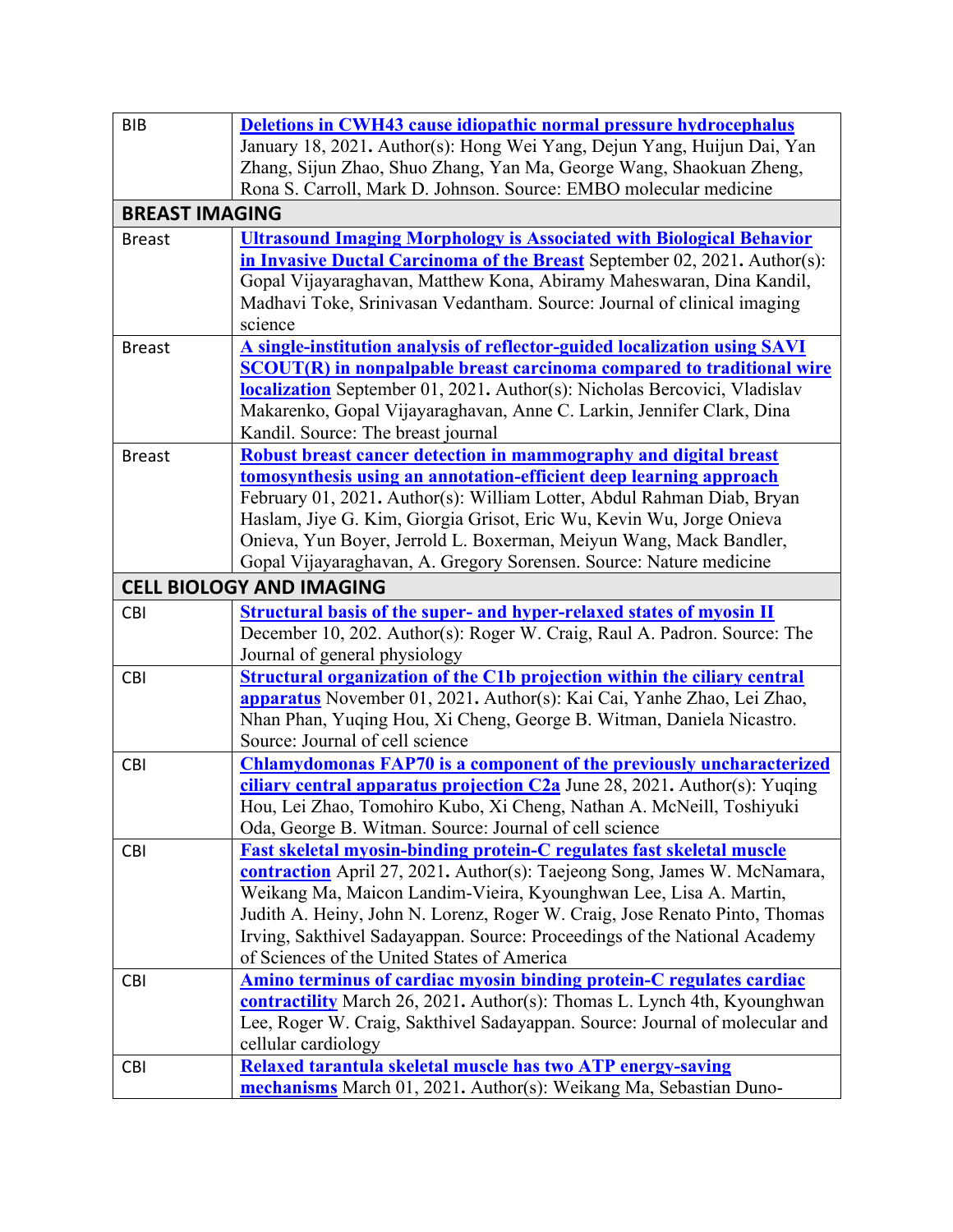|            | Miranda, Thomas Irving, Roger W. Craig, Raul A. Padron. Source: The                                                                        |
|------------|--------------------------------------------------------------------------------------------------------------------------------------------|
|            | Journal of general physiology                                                                                                              |
| <b>CBI</b> | The N terminus of myosin-binding protein C extends toward actin<br>filaments in intact cardiac muscle February 01, 2021. Author(s): Sheema |
|            | Rahmanseresht, Kyoung H. Lee, Thomas S. O'Leary, James W. McNamara,                                                                        |
|            | Sakthivel Sadayappan, Jeffrey Robbins, David M. Warshaw, Roger W. Craig,                                                                   |
|            | Michael J. Previs. Source: The Journal of general physiology                                                                               |
|            | <b>CARDIOTHORACIC IMAGING</b>                                                                                                              |
|            |                                                                                                                                            |
| <b>CTI</b> | <b>Lung Physiological Variations in COVID-19 Patients and Inhalation</b>                                                                   |
|            | <b>Therapy Development for Remodeled Lungs</b> September 01, 2021.                                                                         |
|            | Author(s): Jinxiang Xi, Brendan Walfield, Xiuhua April Si, Alexander A.                                                                    |
|            | Bankier. Source: SciMedicine Journal                                                                                                       |
| <b>CTI</b> | <b>Myocarditis following COVID-19 vaccination</b> May 18, 2021. Author(s):                                                                 |
|            | Elisabeth Albert, Gerard P. Aurigemma, Jason Saucedo, David S. Gerson.                                                                     |
|            | Source: Radiology Case Reports                                                                                                             |
|            | <b>EMERGENCY RADIOLOGY</b>                                                                                                                 |
|            |                                                                                                                                            |
|            |                                                                                                                                            |
|            | <b>ELECTRON MICROSCOPY CORE</b>                                                                                                            |
| EM         | Deficient spermiogenesis in mice lacking Rlim February 23, 2021.                                                                           |
|            | Author(s): Feng Wang, Maria Gracia Gervasi, Ana Boskovic, Fengyun Sun,                                                                     |
|            | Vera D. Rinaldi, Jun Yu, Mary C. Wallingford, Darya A. Tourzani, Jesse                                                                     |
|            | Mager, Lihua Julie Zhu, Oliver J. Rando, Pablo E. Visconti, Lara Strittmatter,                                                             |
|            | Ingolf Bach. Source: eLife                                                                                                                 |
| EM         | UPR(mt) scales mitochondrial network expansion with protein synthesis                                                                      |
|            | via mitochondrial import in Caenorhabditis elegans January 20, 2021.                                                                       |
|            | Author(s): Tomer Shpilka, Yunguang Du, Qiyuan Yang, Andrew Melber,                                                                         |
|            | Nandhitha Uma Naresh, Joshua Lavelle, Sookyung Kim, Pengpeng Liu, Hilla                                                                    |
|            | Weidberg, Rui Li, Jun Yu, Lihua Julie Zhu, Lara Strittmatter, Cole M. Haynes.<br>Source: Nature communications                             |
|            |                                                                                                                                            |
|            | <b>NEUROINTERVENTIONAL RADIOLOGY</b>                                                                                                       |
| <b>NIR</b> | <b>International Study of Intracranial Aneurysm Treatment Using Woven</b>                                                                  |
|            | <b>EndoBridge: Results of the WorldWideWEB Consortium</b> December 17,                                                                     |
|            | 2021. Author(s): Adam A. Dmytriw, Anna L. Kuhn, Ajit S. Puri. Source:                                                                      |
|            | Stroke                                                                                                                                     |
| <b>NIR</b> | <b>Quantification of clot spatial heterogeneity and its impact on</b>                                                                      |
|            | <b>thrombectomy</b> December 15, 2021. Author(s): Yang Liu, Matthew J. Gounis,                                                             |
|            | Ajit S. Puri. Source: Journal of neurointerventional surgery                                                                               |
| <b>NIR</b> | <b>Preclinical modeling of mechanical thrombectomy</b> December 08, 2021.                                                                  |
|            | Author(s): Vania Anagnostakou, Mark Epshtein, Anna L. Kuhn, Robert M.                                                                      |
|            | King, Ajit S. Puri, Matthew J. Gounis Source: Journal of biomechanics                                                                      |
| <b>NIR</b> | <b>Noncontrast Computed Tomography vs Computed Tomography</b>                                                                              |
|            | <b>Perfusion or Magnetic Resonance Imaging Selection in Late Presentation</b>                                                              |
|            | of Stroke With Large-Vessel Occlusion November 08, 2021. Author(s):                                                                        |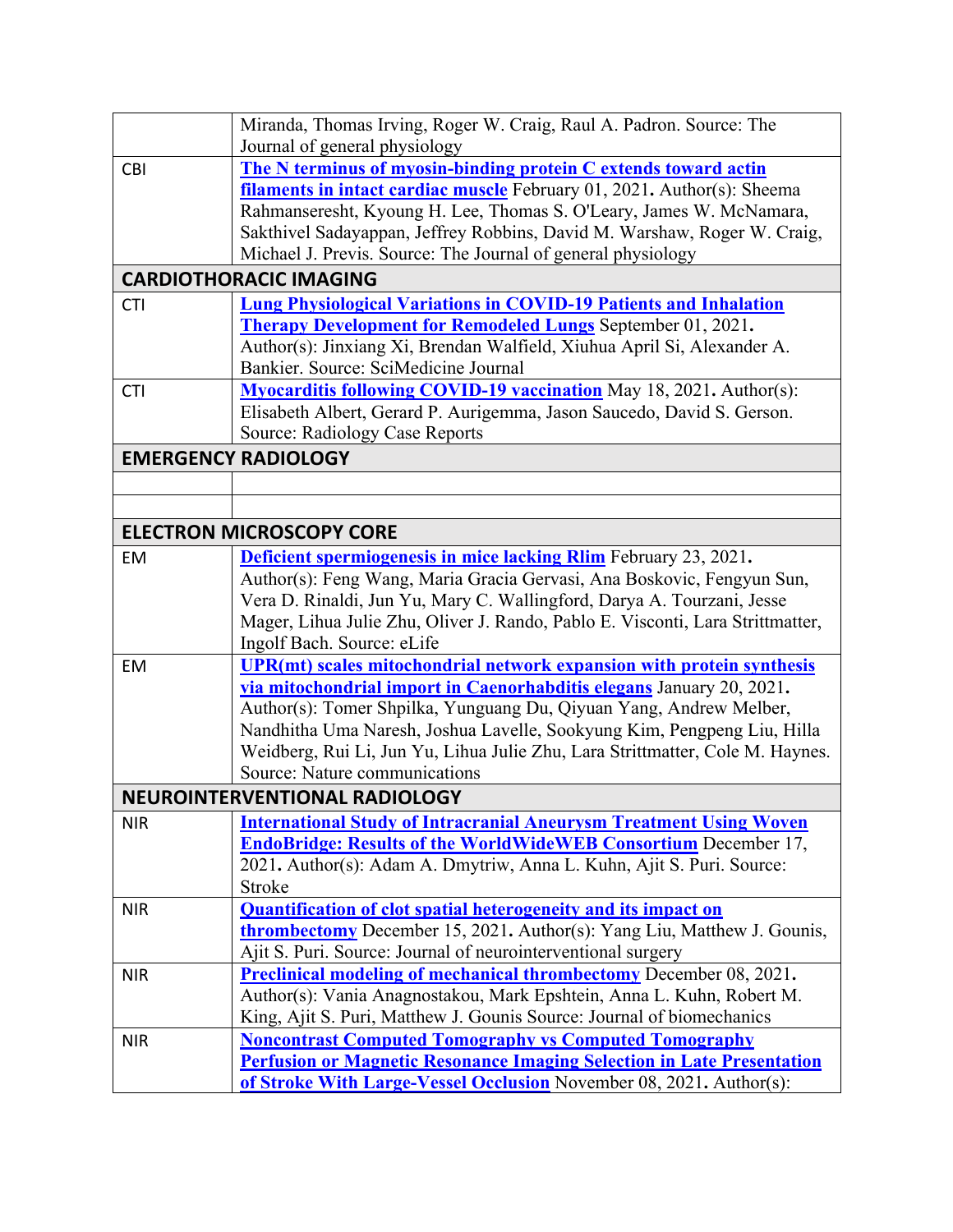|            | Thanh N. Nguyen, Ajit S. Puri, Anna L. Kuhn, Raul G. Nogueira. Source:<br><b>JAMA</b> neurology                                                                                                                                                                                                                                                                                                                                                          |
|------------|----------------------------------------------------------------------------------------------------------------------------------------------------------------------------------------------------------------------------------------------------------------------------------------------------------------------------------------------------------------------------------------------------------------------------------------------------------|
| <b>NIR</b> | <b>Endoluminal flow diverting stents for middle cerebral artery bifurcation</b><br><b>aneurysms: multicenter cohort</b> November 03, 2021. Author(s): Mohamed<br>M. Salem, Anna L. Kuhn, Francesco Massari, Ajit S. Puri, Ajith J. Thomas.<br>Source: Journal of neurointerventional surgery                                                                                                                                                             |
| <b>NIR</b> | <b>Carotid artery revascularization using the Walrus balloon guide catheter:</b><br>safety and feasibility from a US multicenter experience October 22, 2021.<br>Author(s): Mohamed M. Salem, Anna L. Kuhn, Ajit S. Puri, Jan-Karl<br>Burkhardt. Source: Journal of neurointerventional surgery                                                                                                                                                          |
| <b>NIR</b> | <b>Repeat Flow Diversion for Cerebral Aneurysms Failing Prior Flow</b><br><b>Diversion: Safety and Feasibility From Multicenter Experience October</b><br>12, 2021. Author(s): Mohamed M. Salem, Anna L. Kuhn, Ajit S. Puri, Ajith J.<br>Thomas. Source: Stroke                                                                                                                                                                                          |
| <b>NIR</b> | <b>Intravascular Wrap for Treatment of Basilar Artery Perforator</b><br><b>Aneurysm</b> September 16, 2021. Author(s): Anna L. Kuhn, Ajit S. Puri,<br>Francesco Massari, Jasmeet Singh. Source: Cureu                                                                                                                                                                                                                                                    |
| <b>NIR</b> | <b>Mechanical thrombectomy beyond the circle of Willis: efficacy and safety</b><br>of different techniques for M2 occlusions July 05, 2021. Author(s):<br>Leonardo Renieri, Iacopo Valente, Ajit S. Puri, Jasmeet Singh, Anna L. Kuhn.<br>Source: Journal of neurointerventional surgery                                                                                                                                                                 |
| <b>NIR</b> | <b>Age and Acute Ischemic Stroke Outcome in North American Patients</b><br>With COVID-19 July 03, 2021. Author(s): Adam A. Dmytriw, Anna L. Kuhn,<br>Ajit S. Puri . Source: Journal of the American Heart Association                                                                                                                                                                                                                                    |
| <b>NIR</b> | <b>Left Ventricular Noncompaction Cardiomyopathy as a Potential Cause of</b><br><b>Bilateral Posterior Cerebral Artery Stroke - a Rare and Unique Clinical</b><br><b>Occurrence</b> June 22, 2021. Author(s): Marwa Elnazeir, Lisa Nobel, Siddharth<br>Narayanan, Fahed Darmoch, Francesco Massari, Timothy P. Fitzgibbons,<br>Raphael A. Carandang, Adalia H. Jun-O'Connell. Source: The American<br>journal of case reports                            |
| <b>NIR</b> | <b>Optical Coherence Tomography for Neurovascular Disorders</b> June 12,<br>2021. Author(s): Vania Anagnostakou, Giovanni J. Ughi, Ajit S. Puri,<br>Matthew J. Gounis. Source: Neuroscience                                                                                                                                                                                                                                                              |
| <b>NIR</b> | Up around the bend: progress and promise of intravascular imaging in<br>neurointerventional surgery June 01, 2021. Author(s): Matthew J. Gounis,<br>David A. Steinman Source: Journal of neurointerventional surgery                                                                                                                                                                                                                                     |
| <b>NIR</b> | <b>Postmarket American Experience With Woven EndoBridge Device:</b><br><b>Adjudicated Multicenter Case Series</b> May 14, 2021. Author(s): Jacob<br>Cherian, Stephen R. Chen, Ajit S. Puri, Kunal Vakharia, Elad Levy, Sheila<br>Eshraghi, Brian M. Howard, Frank C. Tong, C. Michael Cawley, Bradley<br>Gross, Matthew D. Alexander, Ramesh Grandhi, Visish M. Srinivasan, Jan-<br>Karl Burkhardt, Jeremiah N. Johnson, Peter Kan. Source: Neurosurgery |
| <b>NIR</b> | Histological evaluation of acute ischemic stroke thrombi may indicate the<br><b>occurrence of vessel wall injury during mechanical thrombectomy</b> May<br>11, 2021. Author(s): Oana Madalina Mereuta, Matthew J. Gounis, Ajit S. Puri.<br>Source: Journal of neurointerventional surgery                                                                                                                                                                |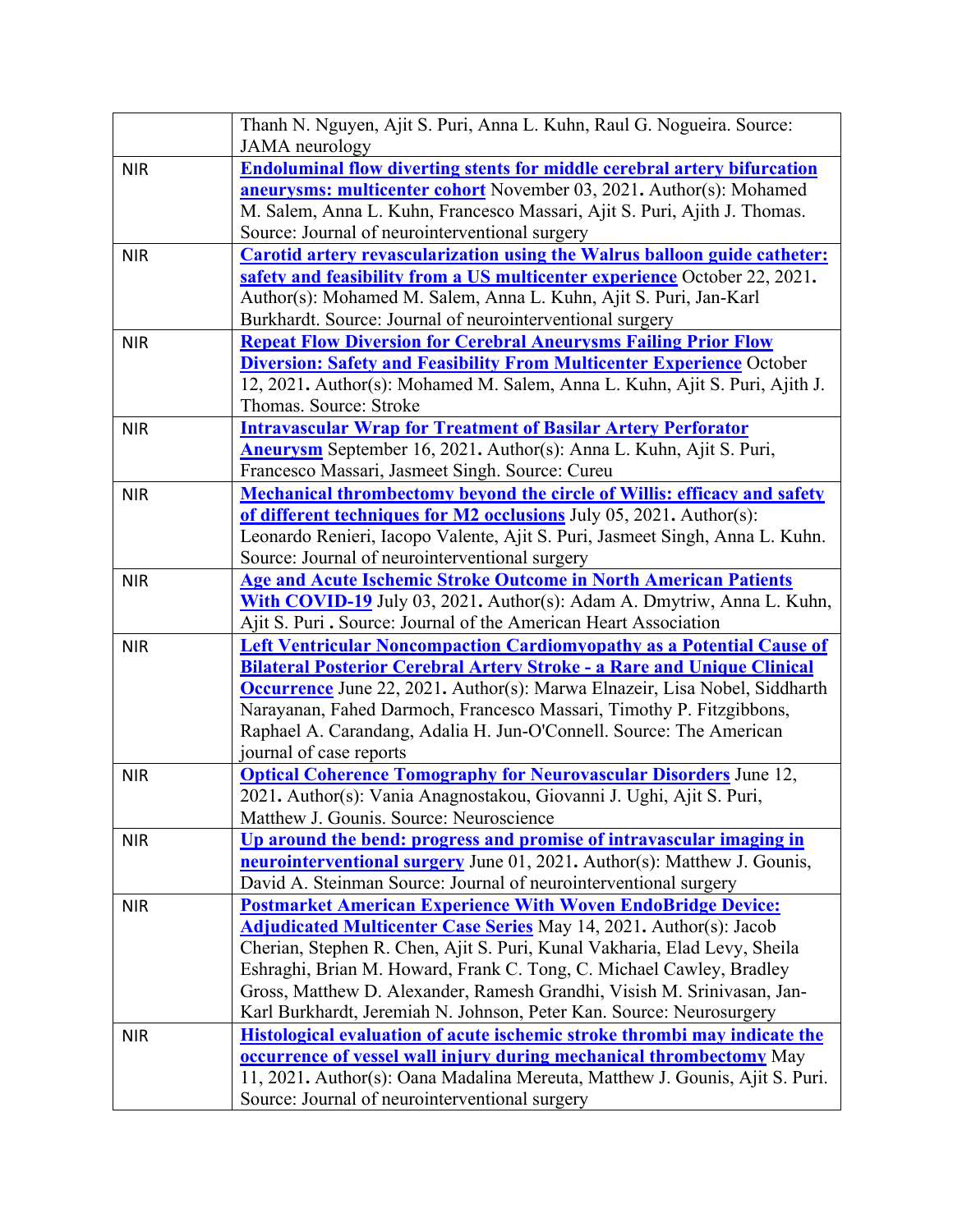| <b>NIR</b> | Walrus large bore guide catheter impact on recanalization first pass effect     |
|------------|---------------------------------------------------------------------------------|
|            | and outcomes: the WICkED study April 15, 2021. Author(s): Gustavo M.            |
|            | Cortez, Raymond D. Turner, Andre Monteiro, Ajit S. Puri, Adnan H. Siddiqui,     |
|            | J. Mocco, Jan Vargas, Anna L. Kuhn, Shahram Majidi, M. Imran Chaudry,           |
|            | Amin Aghaebrahim, Aquilla S. Turk, Eric Sauvageau, Ricardo A. Hanel.            |
|            | Source: Journal of neurointerventional surgery                                  |
| <b>NIR</b> | <b>Global Impact of COVID-19 on Stroke Care</b> March 29, 2021. Author(s):      |
|            | SVIN COVID-19 global registry, Raul Nogueira, Ajit S. Puri, Anna L. Kuhn,       |
|            | Thanh Nguyen. Source: International journal of stroke : official journal of the |
|            | <b>International Stroke Society</b>                                             |
| <b>NIR</b> | Decline in subarachnoid haemorrhage volumes associated with the first           |
|            | wave of the COVID-19 pandemic March 26, 2021. Author(s): Thanh N.               |
|            | Nguyen, Ajit S. Puri, Anna L. Kuhn, Raul G. Nogueira. Source: Stroke and        |
|            | vascular neurology                                                              |
| <b>NIR</b> | <b>A New Class of Radially Adjustable Stentrievers for Acute Ischemic</b>       |
|            | <b>Stroke: Primary Results of the Multicenter Tiger Trial</b> March 19, 2021.   |
|            | Author(s): Rishi Gupta, Ajit S. Puri. Source: Stroke                            |
| <b>NIR</b> | <b>Association between clot composition and stroke origin in mechanical</b>     |
|            | <b>thrombectomy patients: analysis of the Stroke Thromboembolism</b>            |
|            | Registry of Imaging and Pathology March 15, 2021. Author(s): Waleed             |
|            | Brinjikji, Matthew J. Gounis, Ajit S. Puri. Source: Journal of                  |
|            | neurointerventional surgery                                                     |
| <b>NIR</b> | <b>Pivotal trial of the Neuroform Atlas stent for treatment of posterior</b>    |
|            | circulation aneurysms: one-year outcomes March 15, 2021. Author(s):             |
|            | Brian T. Jankowitz, Ajit S. Puri. Source: Journal of neurointerventional        |
|            | surgery                                                                         |
| <b>NIR</b> | <b>Role of Surgical Intervention for Intracranial Dural Arteriovenous</b>       |
|            | <b>Fistulas With Cortical Venous Drainage in an Endovascular Era: A Case</b>    |
|            | Series March 15, 2021. Author(s): Yosuke Akamatsu, Santiago Gomez-Paz,          |
|            | David Vergara-Garcia, Viraj M. Moholkar, Anna L. Kuhn, Kohei Chida,             |
|            | Jasmeet Singh, Katyucia de Macedo Rodrigues, Francesco Massari, Justin M.       |
|            | Moore, Ajit S. Puri, Christopher S. Ogilvy, Ajith J. Thomas. Source: Operative  |
|            | neurosurgery (Hagerstown, Md.)                                                  |
| <b>NIR</b> | <b>POSITIVE: Perfusion imaging selection of ischemic stroke patients for</b>    |
|            | endovascular therapy February 25, 2021. Author(s): J. Mocco, Ajit S. Puri.      |
|            | Source: Journal of neurointerventional surgery                                  |
| <b>NIR</b> | <b>Safety of the APOLLO Onyx delivery microcatheter for embolization of</b>     |
|            | brain arteriovenous malformations: results from a prospective post-             |
|            | market study February 01, 2021. Author(s): Philip M. Meyers, Ajit S. Puri.      |
|            | Source: Journal of neurointerventional surgery                                  |
|            | <b>INTERVENTIONAL RADIOLOGY</b>                                                 |
|            |                                                                                 |
|            |                                                                                 |
|            | MUSCULOSKELETAL IMAGING                                                         |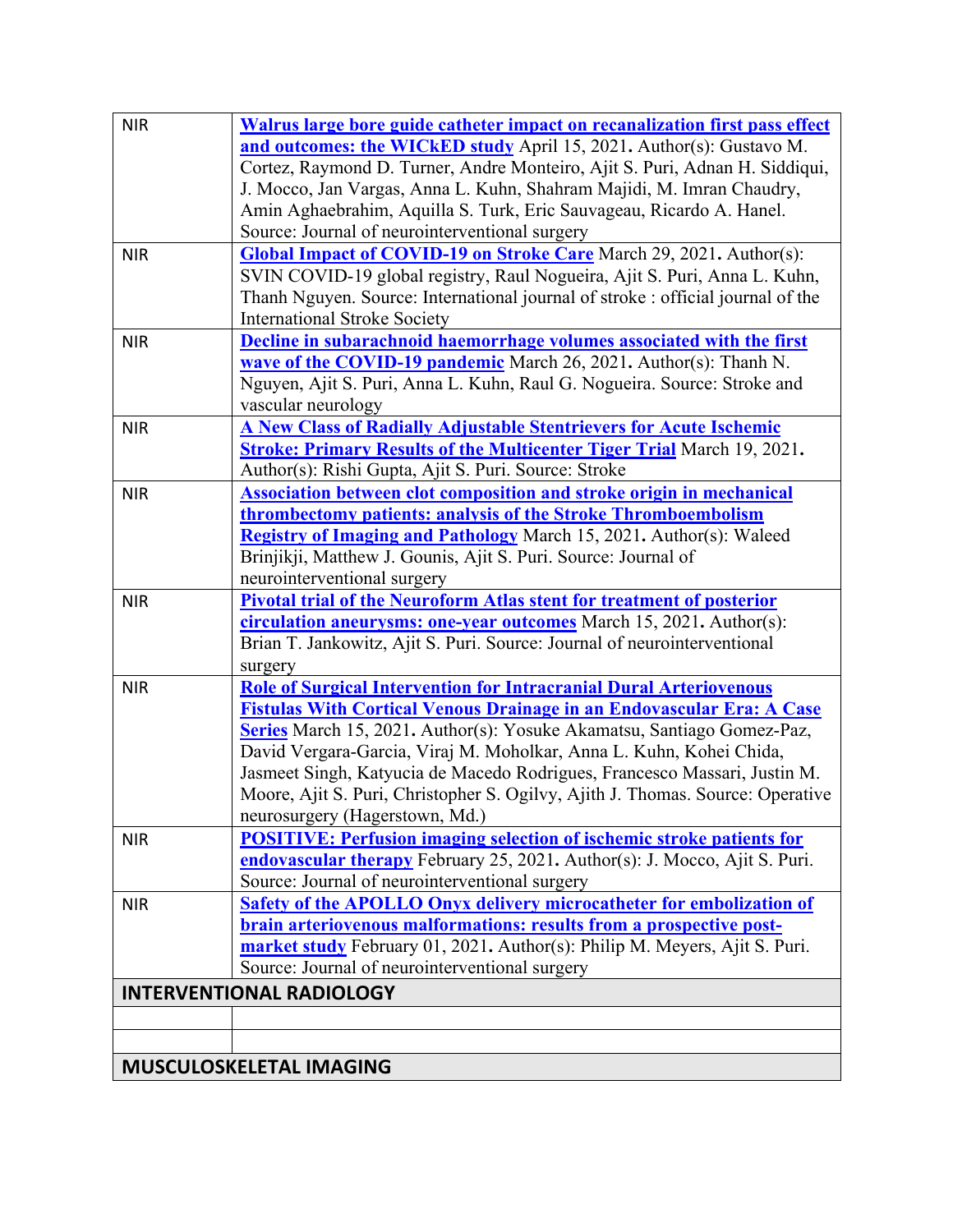| <b>MSK</b>                 | Absence of post-traumatic bone marrow edema in the setting of                    |
|----------------------------|----------------------------------------------------------------------------------|
|                            |                                                                                  |
|                            | preeclampsia February 01, 2021. Author(s): Tina Shiang, Ryan Tai, George J.      |
|                            | Watts. Source: Journal of the American Podiatric Medical Association             |
|                            |                                                                                  |
| <b>NEURORADIOLOGY</b>      |                                                                                  |
| <b>NEURO</b>               | <b>Paramagnetic Rim Lesions in Multiple Sclerosis: Comparison of</b>             |
|                            | Visualization at 1.5-T and 3-T MRI December 01, 2021. Author(s):                 |
|                            | Christopher C. Hemond, Daniel S. Reich, Sathish Kumar Dundamadappa.              |
|                            | Source: AJR. American journal of roentgenology                                   |
| <b>NEURO</b>               | <b>Qualifying Certainty in Radiology Reports through Deep Learning-Based</b>     |
|                            | <b>Natural Language Processing October 01, 2021. Author(s): Feifan Liu, Peng</b> |
|                            | Zhou, Steven J. Baccei, Mark J. Masciocchi, Nita Amornsiripanitch, Catarina      |
|                            | I. Kiefe, Max P. Rosen. Source: AJNR. American journal of neuroradiology         |
| <b>NEURO</b>               | <b>CT Angiogram Area Stenosis Calculations Overestimate the Degree of</b>        |
|                            | <b>Carotid Stenosis Compared to NASCET Diameter Stenosis Calculations</b>        |
|                            | February 03, 2021. Author(s): Edward J. Arous, Dejah R. Judelson, Anushree       |
|                            | Agrawal, Sathish Kumar Dundamadappa, Allison S. Crawford, Kimberly T.            |
|                            | Malka, Jessica P. Simons, Andres Schanzer. Source: Journal of vascular           |
|                            | surgery                                                                          |
| <b>NUCLEAR MEDICINE</b>    |                                                                                  |
|                            |                                                                                  |
| <b>ONCOLOGIC IMAGING</b>   |                                                                                  |
|                            | <b>Coordination and optimization of FDG PET/CT and COVID-19</b>                  |
| <b>ONC</b>                 |                                                                                  |
|                            | <b>vaccination; Lessons learned in the early stages of mass vaccination</b> May  |
|                            | 11, 2021. Author(s): Lacey J. McIntosh, Max P. Rosen, Kriti Mittal, Giles F.     |
|                            | Whalen, Venu G. Bathini, Tasneem Ali, Kathryn L. Edmiston, William V.            |
|                            | Walsh, Jonathan M. Gerber. Source: Cancer Treatment Reviews                      |
| <b>ONC</b>                 | <b>Pseudoprogression of triple-hit diffuse large B-cell lymphoma following</b>   |
|                            | <b>polatuzumab vedotin-based salvage therapy</b> March 15, 2021. Author(s):      |
|                            | Xin Wang, Lacey J. McIntosh, William Selove, Jaroslav Zivny, Jan Cerny.          |
|                            | Source: Leukemia and lymphoma                                                    |
| <b>PEDIATRIC RADIOLOGY</b> |                                                                                  |
| PEDI                       | <b>Lack of Progression of Intraventricular Hemorrhage in Premature</b>           |
|                            | <b>Infants: Implications for Head Ultrasound Screening May 19, 2021.</b>         |
|                            | Author(s): Jaclyn Daigneault, Heather White, Alexandra Dube, Qiming Shi,         |
|                            | Jean-Marc Gauguet, Lawrence M. Rhein. Source: Global pediatric health;           |
| PEDI                       | <b>Prognostic Significance of Computed Tomography Findings in Pulmonary</b>      |
|                            | Vein Stenosis May 17, 2021. Author(s): Laureen Sena, Ryan Callahan, Lynn         |
|                            | A. Sleeper, Rebecca S. Beroukhim. Source: Children (Basel, Switzerland)          |
| PEDI                       | <b>Long-term GH Therapy Does Not Advance Skeletal Maturation in</b>              |
|                            | <b>Children and Adolescents</b> March 05, 2021. Author(s): Benjamin U. Nwosu,    |
|                            | Gabrielle Jasmin, Sadichchha Parajuli, Alan D. Rogol, Ellen C. Wallace,          |
|                            | Austin F. Lee. Source: Journal of the Endocrine Society                          |
| <b>ADJUNCT FACULTY</b>     |                                                                                  |